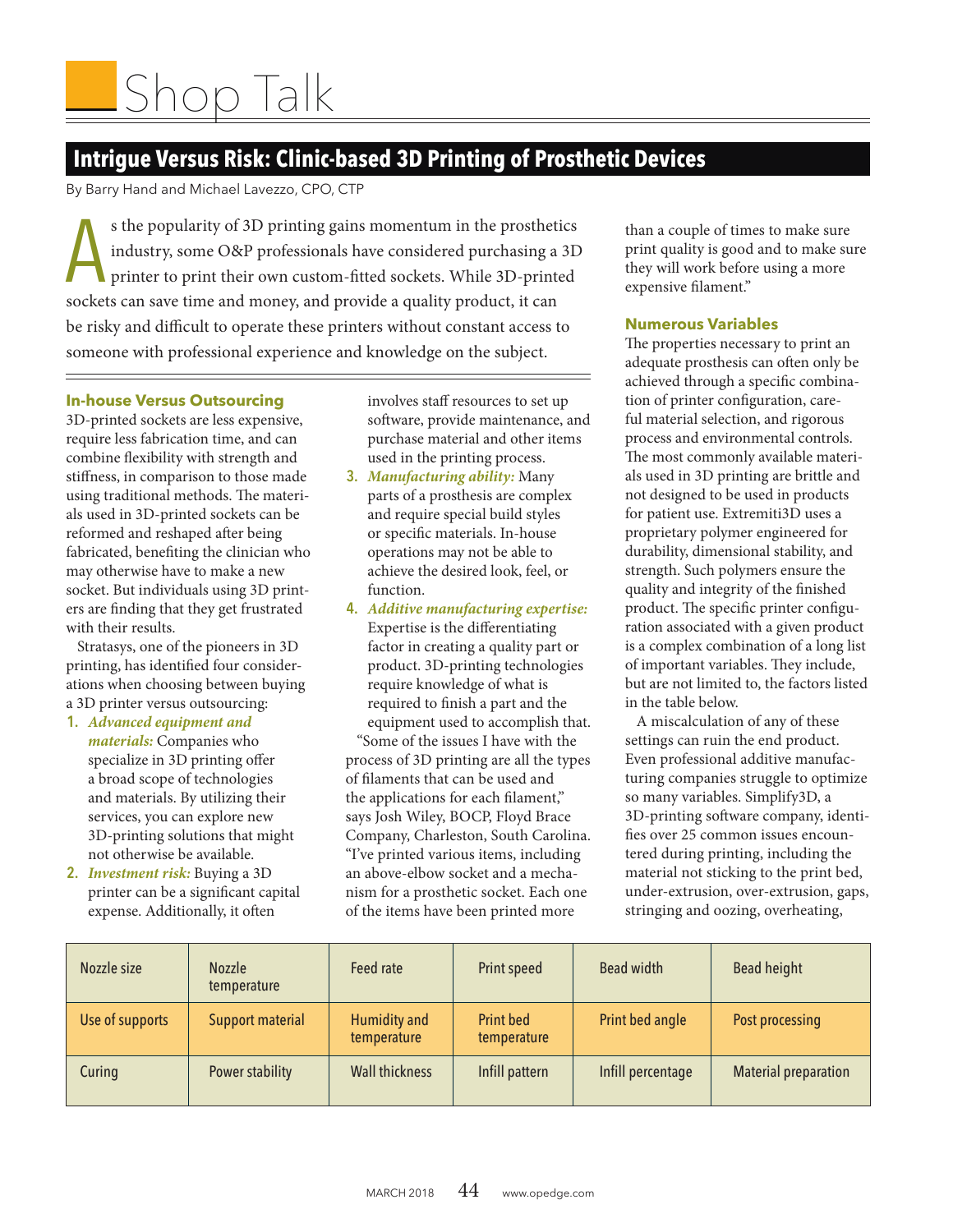layer shifing, and a clogged extruder. A particular concern in prosthetics applications is layer separation, which is the main cause of socket failure due to breakage.

"Another issue I have would be the time involved with making sure the print comes out correct," says Wiley. "I've spent a lot of time looking at the prints for their frst hour to make sure that I have good layer adhesion and to make sure it sticks to the printer bed; and you really don't know if it's going to stick to the bed until you are about one to two hours into the print if it's a large print. This is probably the main frustration."

#### **Software and Printer Issues**

Printing sockets without the right expertise is not just risky, it is

inconvenient and an inefficient use of time. Choosing a printer that can print the right materials, which must be confgured correctly, can depend on dozens of variables based on specifc user needs. Maintenance of that printer can take up precious time and become costly. In addition, it is critical to have a backup printer to mitigate any downtime due to equipment failure.

Optimizing data quality is also a serious inconvenience in printing. 3D-model resolution (the number of facets making up the surface of a CAD model) is controlled in the software when it is created and afects the quality of a print. The ability to repair a broken STL fle is critical to data integrity and a successful print. Also, when repairing resolution problems, it takes familiarity with the software





Figure 2 A well-designed, complex 3D-printed socket.

to maintain dimensional accuracy for fnal print accuracy. Changing and modifying data, adding features or components, or embossing enhance the ability of the product to save the customer time and money. Specialized techniques in software manipulation allow companies such as Extremiti3D to create physical, 3D-printable features that ft closely to existing prosthetics components.

#### **It's More Than the Socket**

The sum of the parts must be compatible. 3D-printing experts can provide an efficient and effective solution that is not simply a uniformly thick replica of a limb scan. Sockets must be able to work with the entire prosthesis, not